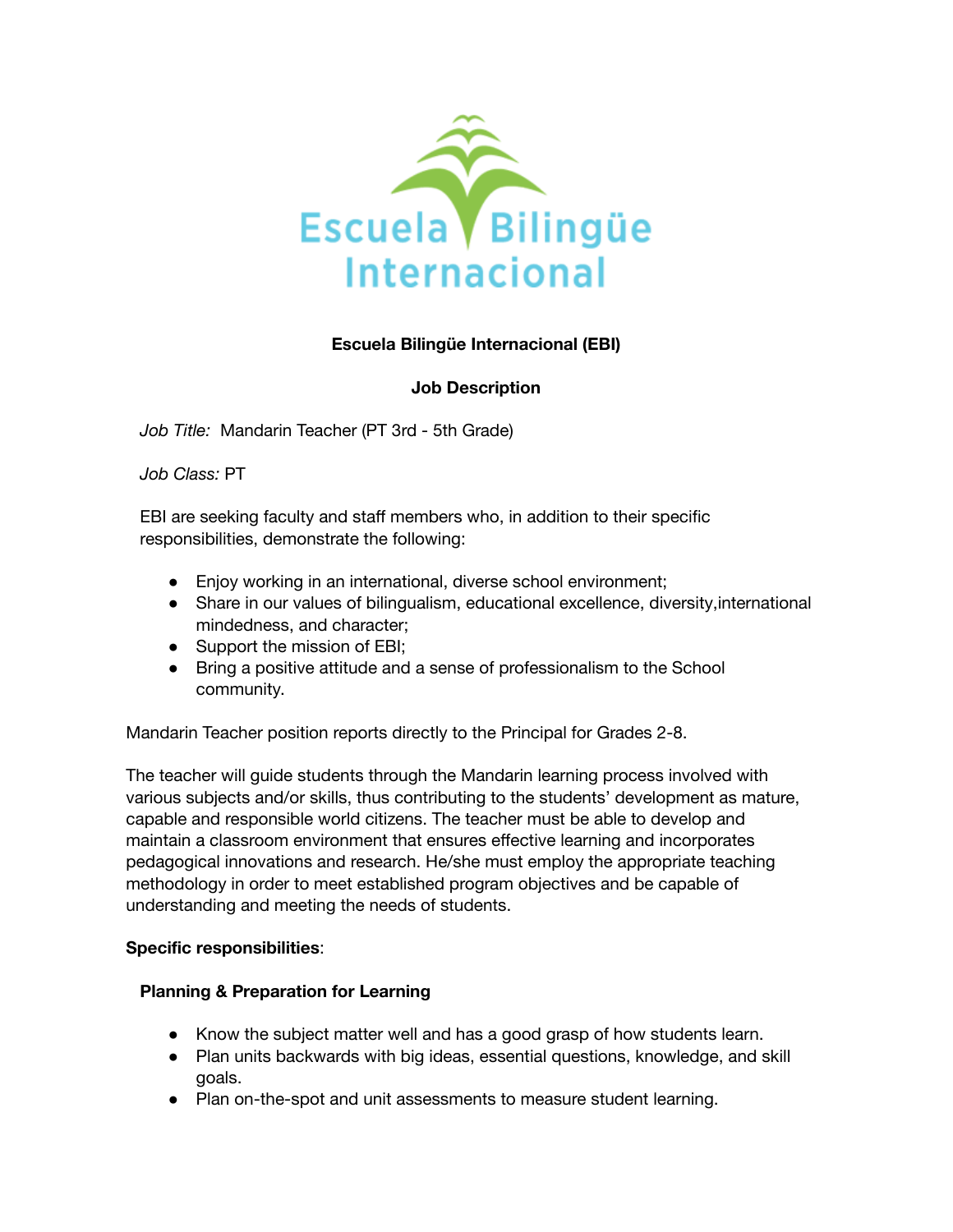● Design lessons that target several learning needs, styles, and interests.

#### **Classroom Management**

- Foster positive interactions among students and teach useful social skills.
- Have a repertoire of discipline "moves" and can capture and maintain most students' attention.
- Maximize academic learning time through coherence, lesson momentum, and smooth transitions.
- Confident, dynamic "presence" and diffuse most discipline problems before learning is impacted.

## **Delivery of Instruction**

- Activate students' prior knowledge and hook their interest in each unit and lesson.
- Use clear explanations, appropriate language, and good examples to present material.
- Orchestrate effective strategies, materials, and classroom groupings to foster student learning.
- Have students actively think about, discuss, and use the ideas and skills being taught.
- Differentiate instruction to accommodate students' learning needs.

## **Monitoring, Assessment, and Follow-Up**

- Provide clear criteria for proficiency, including rubrics and exemplars of student work.
- Frequently check for understanding and give students helpful information if they seem confused.
- Has students set goals, self- assess, and know where they stand academically at all times.
- Take responsibility for students who are not succeeding and get them extra help.
- Reflect on the effectiveness of learning and continuously work to improve it.

#### **Specific Responsibilities**

- Willing to participate beyond the academic program is punctual and reliable with paperwork, duties, and assignments; keep accurate records.
- Demonstrate professional demeanor and maintains appropriate boundaries.
- Ethical and above-board, uses good judgment, and maintains confidentiality with student records.
- Collaborate with colleagues to plan units, share teaching ideas, and look at student work.